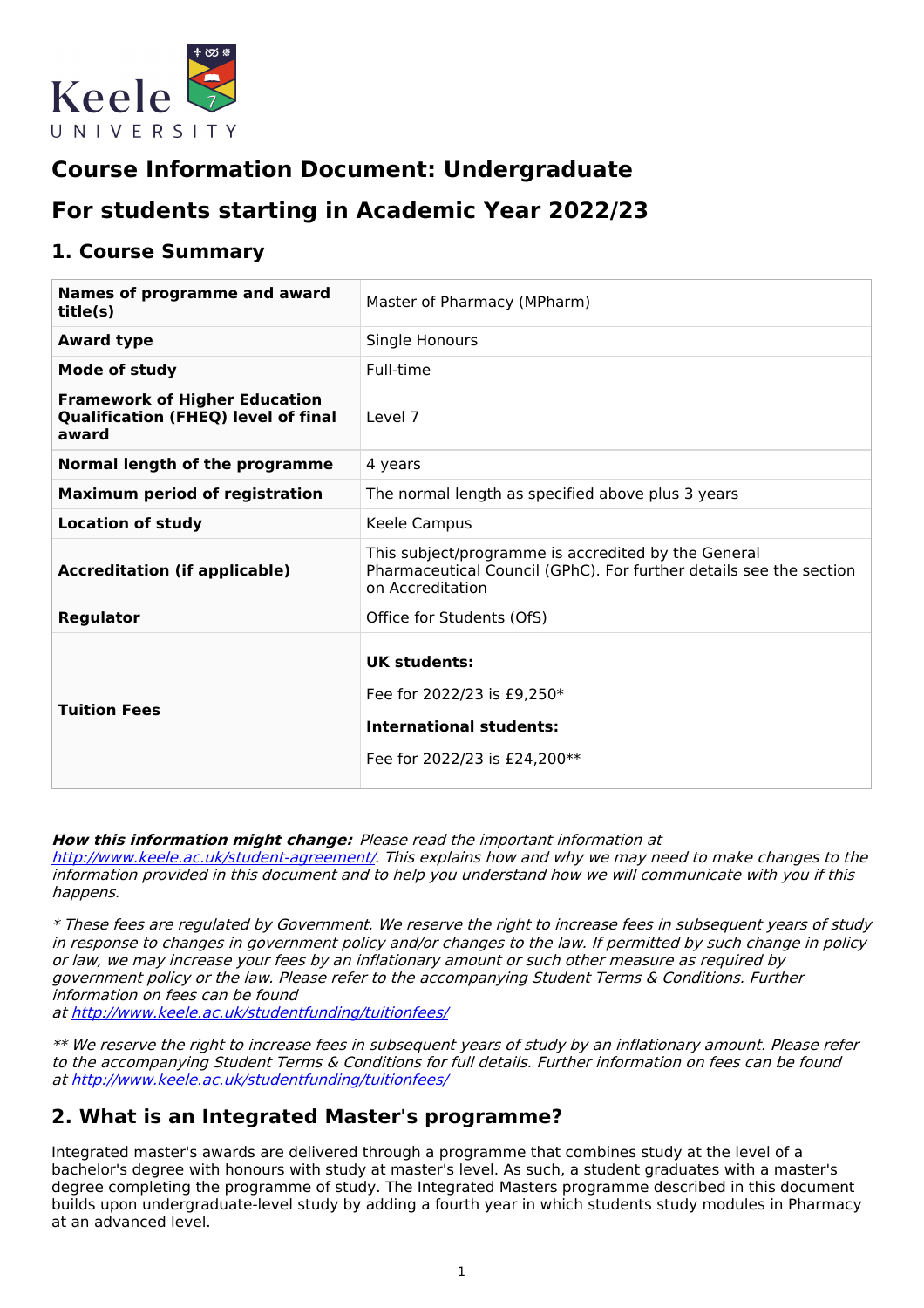# **3. Overview of the Programme**

The aim of the MPharm programme is to produce graduates prepared to undertake the pre-registration programme (the post-graduate training year required to register as a pharmacist) with the values and attitudes that will enable them to undertake the roles and duties of a pharmacist in a highly professional manner.

# **4. Aims of the programme**

The broad aims of the programme are to:

- enable our students to apply an evidence-based and patient-centred approach to practice;
- provide students with the breadth and depth of appropriate subject knowledge in keeping with an MPharm programme;
- provide high quality teaching in Pharmacy in a dynamic environment that reflects external developments in employers' needs;
- enable students to become reflective learners, and to encourage and develop self-discipline and enthusiasm for continual professional development that continues throughout their careers;
- provide students with the opportunity to gain direct and indirect experience of the work of a pharmacist, enabling an understanding of the profession of Pharmacy as a patient-centred discipline, and the role of the pharmacist in primary and secondary care settings and in the pharmaceutical industry;
- allow students to deepen both their Pharmacy-specific knowledge but also their skills base, by maintaining both a programme of appropriate skills training throughout the course but also by introducing increasing challenges as the programme progresses

Following the government White Paper, Pharmacy in England: Building on Strengths - Delivering the Future (Department of Health, 2008), and the formation of the General Pharmaceutical Council (GPhC) in 2010, the structure of MPharm programmes nationally is under review. Foremost amongst potential developments is the introduction of greater clinical content and experience into MPharm curricula, and this may encompass the inclusion of the pre-registration year in a five-year integrated programme leading directly to registration.

Anticipating these changes, the Keele MPharm programme has been designed to provide:

- a fully integrated and contextualised course that better prepares students for the future roles of the pharmacist; and
- increased opportunities for students to have contact with patients and to practise their clinical skills.

While designing the course, care has been taken to build in flexibility for whatever model of placements is decided upon by the profession. A programme structure comprising four 120-credit integrated modules will allow for the smooth inclusion of enhanced placement opportunities.

# **5. What you will learn**

See Section 8 for information about the intended learning outcomes of the programme (what students should know, understand and be able to do at the end of the programme), by level/year. These intended learning outcomes are based on the outcomes in the General Pharmaceutical Council's (GPhC) document 'Future pharmacists: Standards for the initial education and training of pharmacists'.

Link: [https://www.pharmacyregulation.org/sites/default/files/document/gphc\\_future\\_pharmacists\\_may\\_2011.pdf](https://www.pharmacyregulation.org/sites/default/files/document/gphc_future_pharmacists_may_2011.pdf)

### **Keele Graduate attributes**

Engagement with this programme will enable you to develop your intellectual, personal and professional capabilities. At Keele, we call these our ten Graduate Attributes and they include independent thinking, synthesizing information, creative problem solving, communicating clearly, and appreciating the social, environmental and global implications of your studies and activities. Our educational programme and learning environment is designed to help you to become a well-rounded graduate who is capable of making a positive and valued contribution in a complex and rapidly changing world, whichever spheres of life you engage in after your studies are completed.

Further information about the Keele Graduate Attributes can be found here: <http://www.keele.ac.uk/journey/>

## **6. How is the programme taught?**

A wide variety of teaching methods are used within the MPharm programme. These include traditional large group teaching sessions, workshops, seminars and tutorials (both face-to-face and on-line) and a variety of practical classes that support the development of scientific and professional skills. However, a feature of the Keele MPharm programme is the use of innovative teaching methods; these include: computer-generated virtual environments where the student can "float" complex molecules to view receptor sites, and a virtual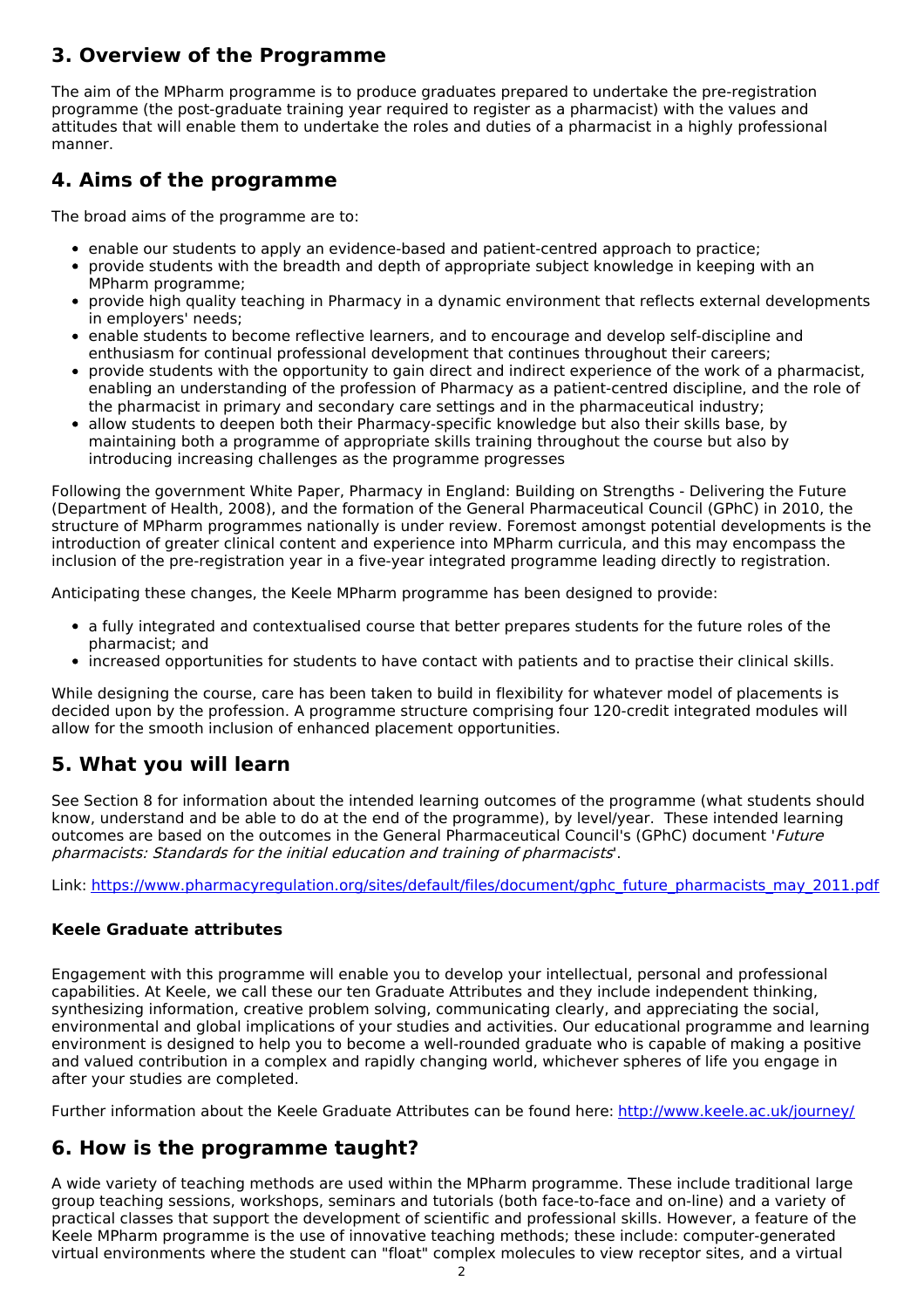body which can show anatomy and physiology in detail in three-dimensions.

The above scheduled teaching sessions are supported by an extensive programme of one-to-one mentoring by healthcare professionals, a series of clinical placements and regular opportunities to interact with both simulated (actor) and real patients.

Learning and teaching methods used on the programme vary according to the subject matter and level of the module.

Apart from these formal activities, students are also provided with regular opportunities to talk through particular areas of difficulty, and any special learning needs they may have, with their Personal Tutors or module lecturers on a one-to-one basis.

# **7. Teaching Staff**

The staffing within the School of Pharmacy and Bioengineering includes professors and a complement of readers, senior lecturers, lecturers and academic-related and technical support staff, all of which contribute to a supportive environment for study. A number of staff have dual roles, in that they have contracts with the University but also hold contracts with other relevant stakeholders, including the NHS. Several of the current staff also have extensive experience of working within the pharmaceutical industry and are able to provide context and perspective to all aspects of the programme.

All current permanent academic staff are members of, or are working towards, membership of the Higher Education Academy. All current permanent academic staff hold academic qualifications up to at least Postgraduate diploma level or significant equivalent experience within practice and the majority hold a PhD qualification in a discipline firmly rooted in pharmacy. The staff group has extensive experience of teaching at undergraduate and postgraduate level and includes individuals with expertise in learning and teaching, and research. The work of all research-active staff has been published widely and shared via conference presentations, for example.

The University will attempt to minimise changes to our core teaching teams, however, delivery of the programme depends on having a sufficient number of staff with the relevant expertise to ensure that the programme is taught to the appropriate academic standard.

Staff turnover, for example where key members of staff leave, fall ill or go on research leave, may result in changes to the programme's content. The University will endeavour to ensure that any impact on students is limited if such changes occur.

## **8. What is the structure of the programme?**

The academic year runs from September to June and is divided into two semesters. The number of weeks of teaching will vary from course to course, but you can generally expect to attend scheduled teaching sessions between the end of September and mid-December, and from mid-January to the end of April.

Our degree courses are organised into modules. Each module is usually a self-contained unit of study and each is usually assessed separately with the award of credits on the basis of 1 credit  $= 10$  hours of student effort. An outline of the structure of the programme is provided in the tables below.

The programme is planned as four 120-credit modules - one for each year of study. During each year teaching material is delivered within themes that are designed to integrate the physical and social sciences within the context of patient care and public health.

During Level 7 students have the opportunity to choose topics to study within an electives strand that is designed to complement their chosen career path within Pharmacy. Students will choose from a range of specialist topics taught in small seminar groups and an extended project. The number of specialist options chosen and the length / nature of the project may be varied to suit each student's interests and aspirations.

Shown on the following pages are the learning outcomes for each level of study. Further details of the mapping of learning outcomes to themes are provided in the module guides for each level of study.

For further information on the content of modules currently offered please visit: [https://www.keele.ac.uk/recordsandexams/modulecatalogue/](http://https//www.keele.ac.uk/recordsandexams/modulecatalogue/)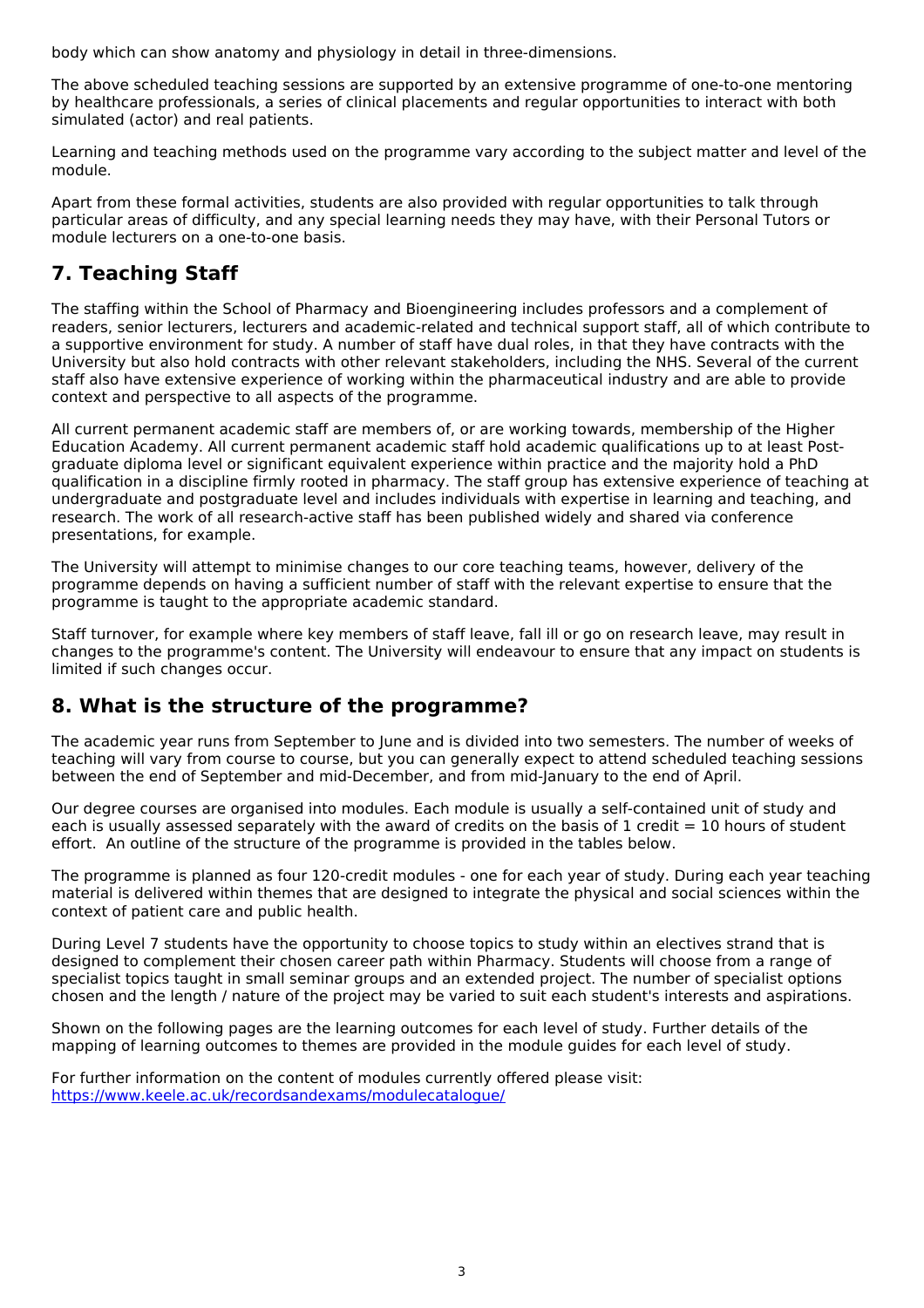| Year    | <b>Compulsory</b> | <b>Optional</b> |     | <b>Electives</b> |     |
|---------|-------------------|-----------------|-----|------------------|-----|
|         |                   | Min             | Max | Min              | Max |
| Level 4 | 120               | 0               | 0   | 0                | 0   |
| Level 5 | 120               | 0               | 0   | 0                | 0   |
| Level 6 | 120               | 0               | 0   | 0                | 0   |
| Level 7 | 120               | 0               | 0   | 0                | 0   |

# **Module Lists**

## **Level 4**

| <b>Compulsory modules</b> | Module Code | <b>Credits</b> | <b>Period</b> |
|---------------------------|-------------|----------------|---------------|
| MPharm Programme Year 1   | PHA-10034   | 120            | Semester 1-2  |

### **Level 5**

| <b>Compulsory modules</b> | <b>Module Code</b> | <b>Credits</b> | <b>Period</b>  |
|---------------------------|--------------------|----------------|----------------|
| MPharm Programme Stage 2  | PHA-20009          | 120            | . Semester 1-2 |

### **Level 6**

| <b>Compulsory modules</b> | Module Code | <b>Credits</b> | <b>Period</b> |
|---------------------------|-------------|----------------|---------------|
| MPharm Programme Stage 3  | PHA-30010   | 120            | Semester 1-2  |

## **Level 7**

| <b>Compulsory modules</b> | <b>Module Code</b> | <b>Credits</b> | <b>Period</b> |
|---------------------------|--------------------|----------------|---------------|
| MPharm Programme Stage 4  | PHA-40120          | 120            | Semester 1-2  |

# **9. Final and intermediate awards**

Credits required for each level of academic award are as follows: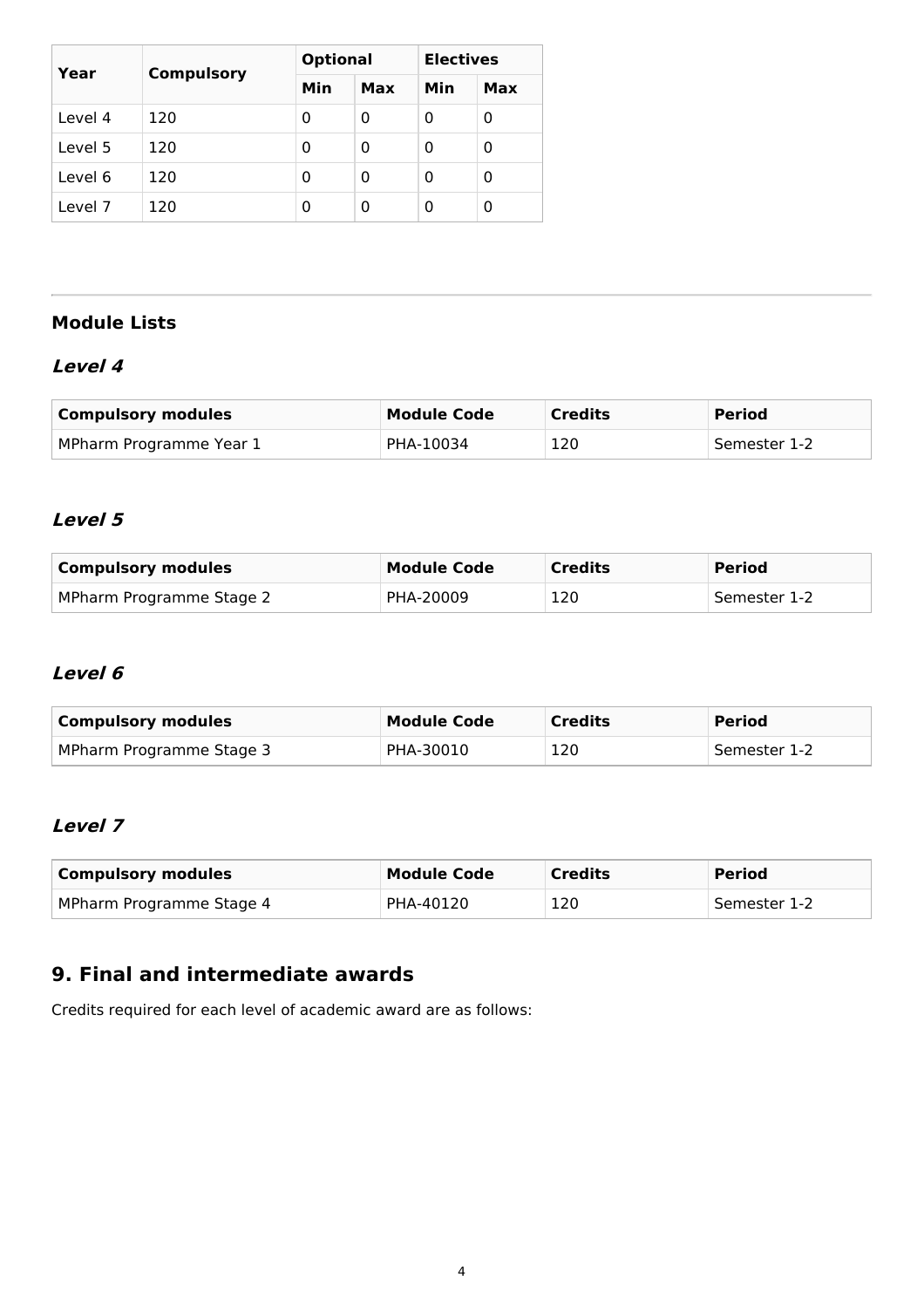| <b>Master's Degree</b>                              | 480<br>credits            | You will require at least 120 credits at levels 4, 5, 6 and 7<br>For the purpose of the Integrated Master's degree with honours classification<br>modules shall contribute to the mean average calculation as follows:<br>$\bullet$ Level 5 module:<br>20%<br>• Level 6 module:<br>30%<br>• Level 7 module:<br>50% |  |
|-----------------------------------------------------|---------------------------|--------------------------------------------------------------------------------------------------------------------------------------------------------------------------------------------------------------------------------------------------------------------------------------------------------------------|--|
| <b>Honours Degree</b>                               | 360<br>credits            | You will require at least 120 credits at levels 4, 5 and 6                                                                                                                                                                                                                                                         |  |
| Diploma in<br><b>Higher</b><br><b>Education</b>     | 240<br>$c$ redits $\vert$ | You will require at least 120 credits at level 4 or higher and at least 120 credits<br>at level 5 or higher                                                                                                                                                                                                        |  |
| Certificate in<br><b>Higher</b><br><b>Education</b> | 120<br>credits            | You will require at least 120 credits at level 4 or higher                                                                                                                                                                                                                                                         |  |

NB: Students are only eligible for entry to the pre-registration training year (and hence to the Register of Pharmacists) when they graduate with the full MPharm degree

## **10. How is the Programme Assessed?**

The wide variety of assessment methods used on this programme at Keele reflects the broad range of knowledge and skills that are developed as you progress through the degree programme. Teaching staff pay particular attention to specifying clear assessment criteria and providing timely, regular and constructive feedback that helps to clarify things you did not understand and helps you to improve your performance.

In each Level of the programme a combination of examination (in various formats) and coursework is employed. An outline of the assessment types is provided below.

At all levels, reassessment opportunities for individual components of coursework will be provided during the academic year. Students who have failed to complete any of the assessments above will be given the opportunity to redeem the failure during the August reassessment period, where possible.

### **Level 4 (Stage 1)**

Each eight-week cycle of learning is assessed using a balanced mix of unseen multiple-choice examinations and laboratory, coursework and skills-based assignments. Students also complete a professional development portfolio, given the title of Professional Skills Element, throughout the year.

After completing the three cycles of learning and assessment students undertake a problem-based learning strand culminating in a group-based competency assessment. The aim of this synoptic assessment is to ensure that students demonstrate understanding of the links and interdependencies between the topics that they have covered during the year.

In order to be awarded credits at Level 4, students are required to pass:

- the end-of-cycle examinations;
- the laboratory skills component;
- the practical skills component

Students must also achieve a satisfactory standard in the Professional Skills Element (which includes competency based assessments) and the final synoptic assessment.

Progression to Level 5 is not permitted until all units of assessment are completed satisfactorily.

### **Level 5 (Stage 2)**

There are two cycles of learning and assessment in Level 5. Each cycle is assessed using a balanced mix of unseen examinations, and laboratory, coursework and skills-based assignments, alongside the Professional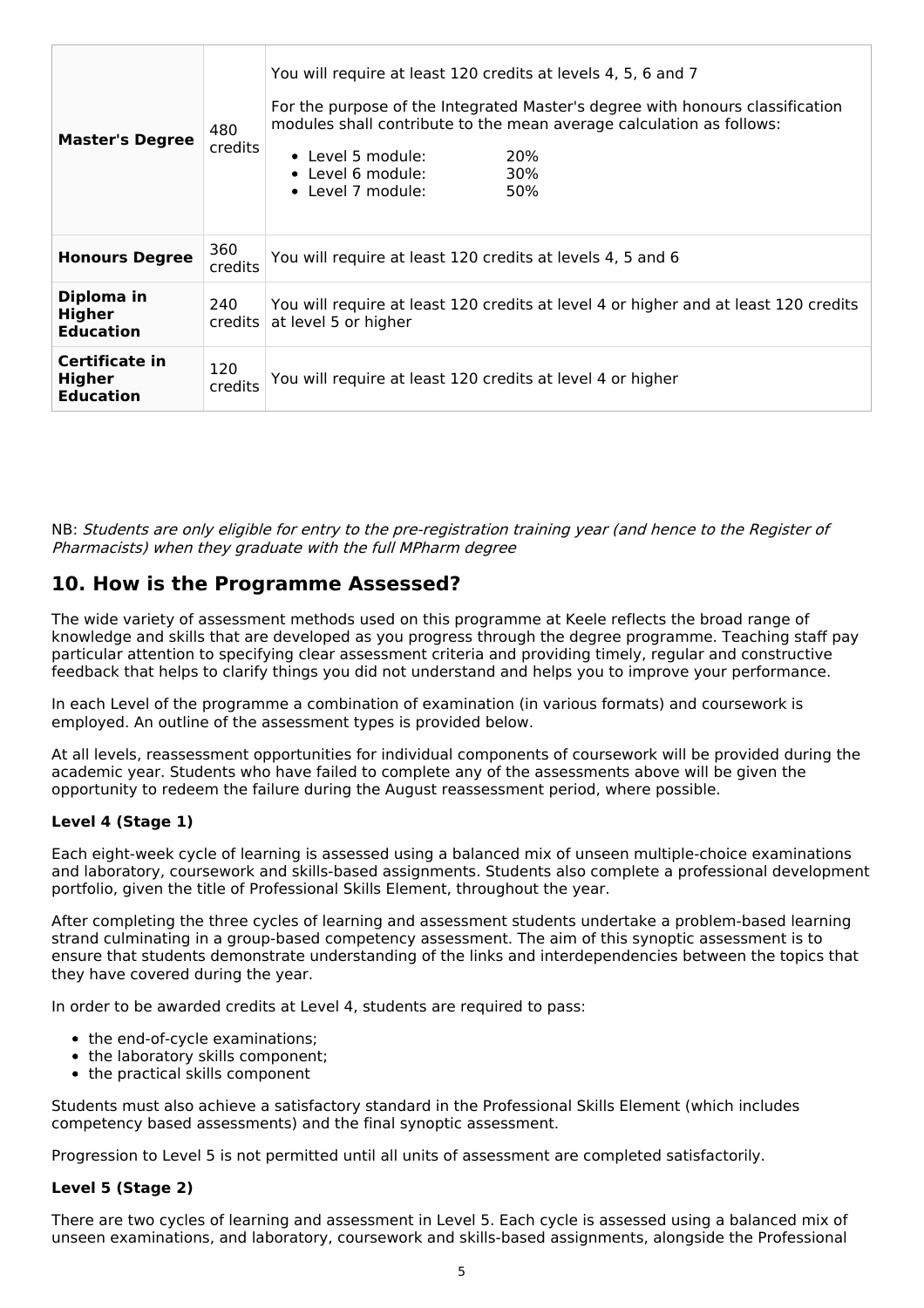Skills Element that runs throughout the year. As in Level 4, a synoptic assessment allows students to demonstrate understanding of the links and interdependencies between the topics that they have covered; this assessment takes the form of a group-based assignment as at Level 4.

In order to be awarded credits at Level 5, students are required to pass:

- the end-of-cycle examinations:
- the laboratory skills assessments;
- the practical skills assessments

Students must also achieve a satisfactory standard in the Professional Skills Element (which includes competency based assessments such as that for dispensing practice) and the final synoptic assessment.

Progression to Level 6 is not permitted until all units of assessment are completed satisfactorily.

### **Level 6 (Stage 3)**

Level 6 is assessed by a balanced mix of seen and unseen examinations, coursework and skills-based assignments alongside the Professional Skills Element and synoptic assessment throughout the year.

In addition, at Level 6 TRIPSE assessments are introduced. TRIPSEs are designed to mirror closely the clinical challenges that pharmacists face in day-to-day practice. Peer and self-assessment are also introduced at this level.

Progression to Level 7 is not permitted until all units of assessment are completed satisfactorily; it should be noted that students must achieve a threshold mark of 50% averaged across all Level 6 assessments in order to progress.

#### **Level 7 (Stage 4)**

New coursework assessments introduced at Level 7 include the project report and presentation, and a public health campaign along with a variety of assessments associated with the option topics.

As in previous years, students must also achieve a satisfactory standard in the Professional Skills Element (including competency based assessments) and the final synoptic assessment.

\*\*At all levels (4-7), Low Stakes Assessments (LSAs) have been introduced to aid student engagement on the course. These contribute to assessments at levels 4 and 5, and coursework elements at levels 6 and 7.

#### Formative assessments and feedback

Marks are awarded for summative assessments designed to assess your achievement of learning outcomes. You will also be assessed formatively to enable you to monitor your own progress and to assist staff in identifying and addressing any specific learning needs. Feedback, including guidance on how you can improve the quality of your work, is also provided on all summative assessments within three working weeks of submission, unless there are compelling circumstances that make this impossible, and more informally in the course of tutorial and seminar discussions.

#### Interprofessional Education (IPE)

At all levels of the programme there will be opportunities to participate in IPE sessions within the Faculty of Medicine and Health Sciences.

## **11. Contact Time and Expected Workload**

This contact time measure is intended to provide you with an indication of the type of activity you are likely to undertake during this programme. The data is compiled based on module choices and learning patterns of students on similar programmes in previous years. Every effort is made to ensure this data is a realistic representation of what you are likely to experience, but changes to programmes, teaching methods and assessment methods mean this data is representative and not specific.

Undergraduate courses at Keele contain an element of module choice; therefore, individual students will experience a different mix of contact time and assessment types dependent upon their own individual choice of modules. The figures below are an example of activities that a student may expect on your chosen course by year stage of study. Contact time includes scheduled activities such as: lecture, seminar, tutorial, project supervision, demonstration, practical classes and labs, supervised time in labs/workshop, fieldwork and external visits. The figures are based on 1,200 hours of student effort each year for full-time students.

### **Activity**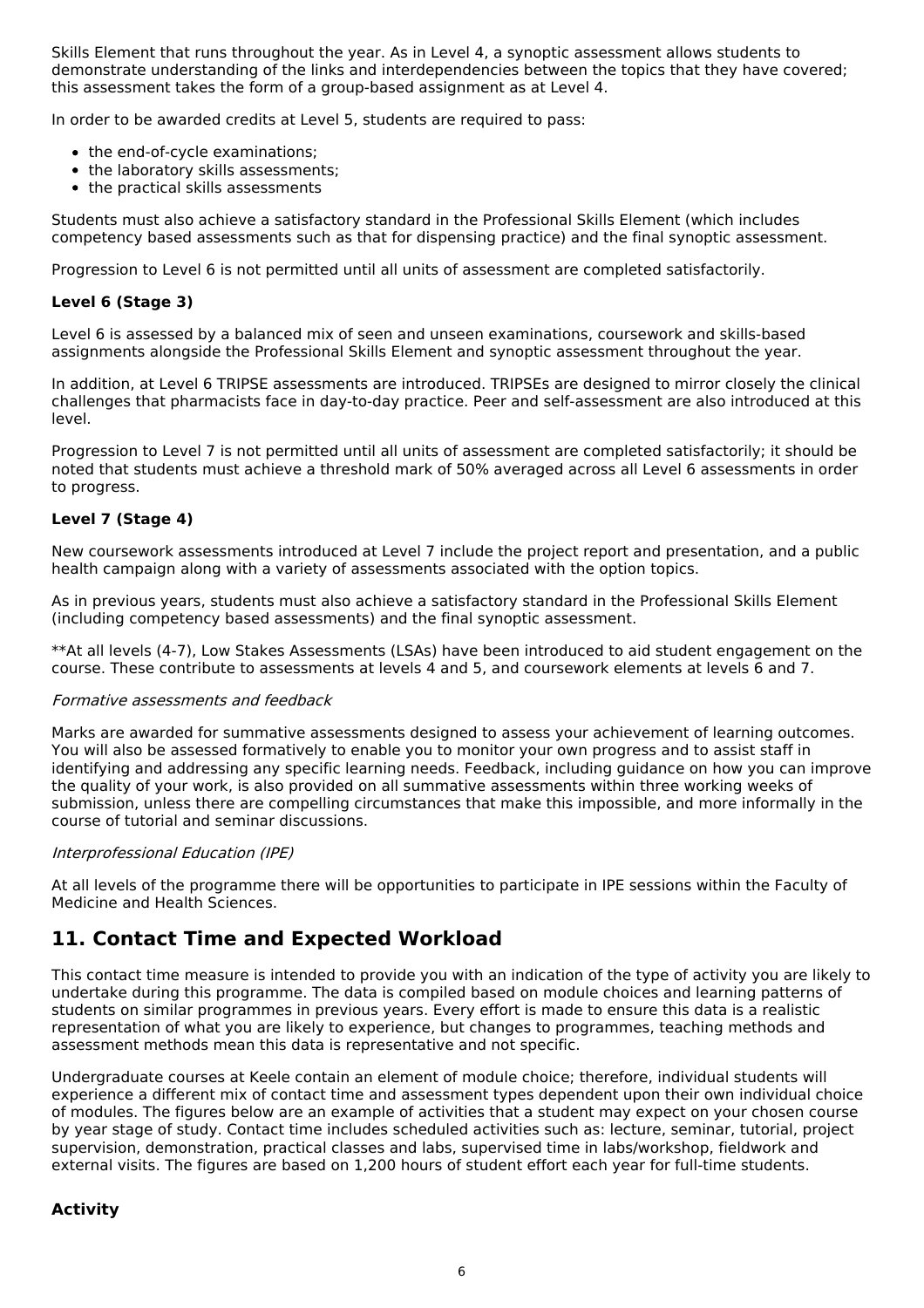|                     | <b>Scheduled learning and teaching</b><br>activities | <b>Guided independent</b><br><b>Study</b> | <b>Placements</b> |
|---------------------|------------------------------------------------------|-------------------------------------------|-------------------|
| Year 1 (Level<br>4) | 37%                                                  | 62%                                       | 1%                |
| Year 2 (Level<br>5) | 33%                                                  | 66%                                       | 1%                |
| Year 3 (Level<br>6) | 28%                                                  | 70%                                       | 2%                |
| Year 4 (Level<br>7) | 23%                                                  | 74%                                       | 3%                |

## **12. Accreditation**

This programme is accredited by the General Pharmaceutical Council (GPhC). Please note the specific regulations below. Study abroad is not currently permitted on the MPharm programme.

# **13. University Regulations**

The University Regulations form the framework for learning, teaching and assessment and other aspects of the student experience. Further information about the University Regulations can be found at: <http://www.keele.ac.uk/student-agreement/>

If this programme has any exemptions, variations or additions to the University Regulations these will be detailed in an Annex at the end of this document titled 'Programme-specific regulations'.

# **14. Other Learning Opportunities**

External learning opportunities on the Keele MPharm take two forms: observational visits and participatory placements.

In the first year of the course, students are given the opportunity to observe practice in primary care (community pharmacy) and secondary care (hospital pharmacy) environments. Students have 12 hours placement in community pharmacy (undertaken as 4 x 3 hour visits) with the opportunity to undertake a three hour placement in hospital pharmacy. These visits are designed to allow the student to contextualise the theoretical learning they have undertaken within the University. In the second year students are provided with support and information to organise 18 hours of placement activity within community pharmacy and are actively encouraged to seek further, voluntary, work experience. All MPharm students are indemnified by the university to undertake activities within pharmacy working environments meaning that these placements are participatory rather than observational. Also included in the Level 5 programme is a visit to a pharmaceutical company that specialises in the manufacture of liquid formulations so students will be able to experience the manufacture of pharmaceuticals on an industrial scale. These visits allow the students to further build upon and contextualise the material taught within the second year of the MPharm course, including that in pharmaceutics and relating to pharmaceutical manufacturing.

In the third and final years of the MPharm course the emphasis of the placement activity is very much of participation. Placements within the secondary care setting start in the first semester of the third year as tutor-led teaching visits. By the end of the final year students are taken to a ward and encouraged, under supervision, to perform the functions of a hospital pharmacist by exploring and verifying the drug history of a small number of patients. Students are also encouraged, where it is possible, to talk to and ask questions of patients they encounter.

During the third year, secondary care placements are designed to reinforce the therapeutic areas being taught within the MPharm course. During the final year such specialisation is not deemed necessary as co morbidities are being addressed within the therapeutic teaching sessions and so the students experience the variety and unpredictability of the real clinical environment.

Level 6 placements in community practice are organised in the same fashion as in Level 5 and the students are encouraged to explore non-prescription medicine supply. Within the first semester of Level 6, the students are responsible for the production of their own set of non-prescription medicine and advice guidelines. The community placements are expected to reinforce this material.

Students are responsible for reasonable costs incurred in travelling to local placements and making travel arrangements - in the same way as for travel to and from the University generally. As with all healthcare programmes, there are requirements for occupational health and fitness to practise checks that apply before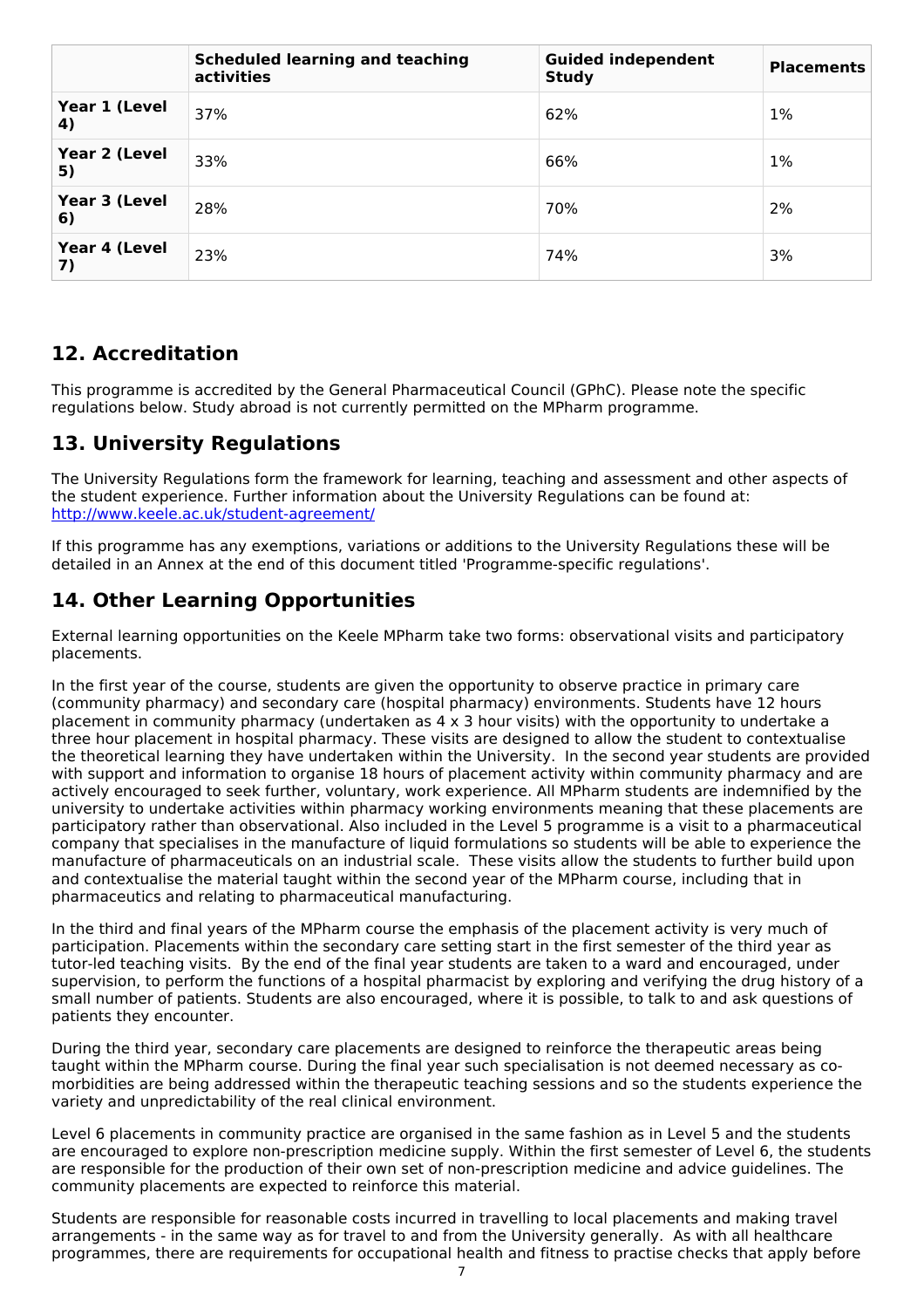students can undertake placements in healthcare settings.

**Study abroad** is not currently permitted on the MPharm programme.

# **15. Additional Costs**

### **Occupational Health and Vaccinations**

All students registering on the MPharm programme will need to have a health fitness report prepared by the University's Occupational Health Service (OHS). As part of this report your GP will need to complete the appropriate section of the questionnaire and provide a vaccination record that has your name, d.o.b. and a practice stamp on it. It is likely that your GP will make a charge for this service which could be in the region of £25 - but this charge can vary. You will receive all of the required information about this process in your offer letter from the University.

You will be required to have the following immunisations/immunity checks if you have not already had them.

- A course of hepatitis B plus a blood test to confirm immunity (a course is 3 or 4 vaccinations)
- MMR Vaccinations -proof of 2 vaccines or blood test confirming immunity (Your GP should be able to offer MMR vaccination free of charge if you have not previously had them)
- BCG proof of vaccination or BCG Scar
- Additional TB screening if you were born or lived in a TB endemic country for 3 months or more you will require a Quantum Interferon test for TB (IGRA)
- Chicken pox / varicella you must have a definite history of illness or blood test to confirm immunity, if you are non-immune on blood testing you will require evidence of receiving two varicella vaccinations. Your vaccination requirements should be discussed with your GP; you are likely to incur a charge for these.

Appointments can be arranged for you once you have commenced your course however there will be a charge for these, currently between £40 - £80 per blood test.

Cost for vaccines - current costs vary between £45 and £90 per vaccine and up to £180 for a Hepatitis B vaccination course.

#### **Please note the above costs are indicative and you would need to contact your GP or Keele's Occupational Health team for the latest charges.**

You will be unable to attend experiential learning visits without a completed University Occupational Health Service health fitness report.

### **Disclosure and Barring Service (DBS) Check**

As parts of your course will involve contact with patients who may be children or vulnerable adults, you are required to undergo an appropriate Disclosure and Barring Service check when you enrol on the MPharm course. The cost for the online check is currently £55.89.

### **Travel for placements**

You will be required to attend local hospitals and community pharmacies for half-day teaching / training sessions. Travel costs to attend your placement can cost up to a maximum of £280 per year, but the proximity of your own accommodation to your placement location and any personal travel arrangements you may wish to organise (e.g. a student bus pass) may reduce this cost significantly.

All placements are allocated at random. Where possible, the School will be mindful of previous allocations re: distance.

### **Protective clothing**

Protective clothing such as laboratory coats and safety goggles will be provided to you by the School of Pharmacy and Bioengineering free of charge in the first instance.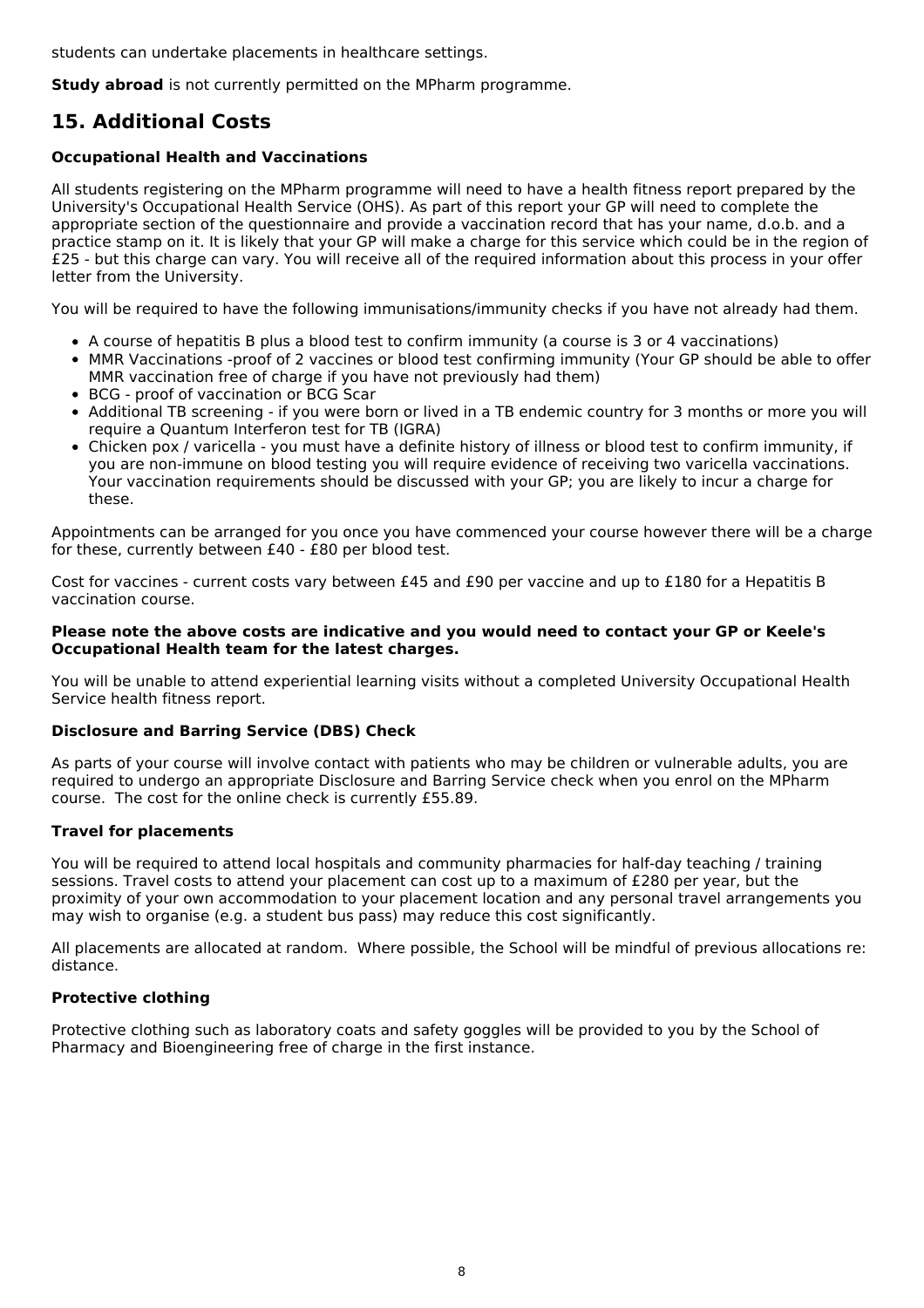| <b>Activity</b>                                                          | <b>Estimated Cost</b> |
|--------------------------------------------------------------------------|-----------------------|
| Travel (as above)                                                        | £280                  |
| Other additional costs - Occupational health clearance (first year only) | Up to £300            |
| Other additional costs - DBS check (first year only)                     | £55.89                |
| Total estimated additional costs                                         | £635.89               |

These costs have been forecast by the University as accurately as possible but may be subject to change as a result of factors outside of our control (for example, increase in costs for external services). Forecast costs are reviewed on an annual basis to ensure they remain representative. Where additional costs are in direct control of the University we will ensure increases do not exceed 5%.

As to be expected there will be additional costs for inter-library loans and potential overdue library fines, print and graduation. We do not anticipate any further costs for this programme.

## **16. Annex - Programme-specific regulations**

### **Programme Regulations: MPharm**

| <b>Final Award and Award Titles</b> | Master of Pharmacy (MPharm)                                                                                    |  |
|-------------------------------------|----------------------------------------------------------------------------------------------------------------|--|
| Intermediate Award(s)               | BSc Honours Degree in Pharmaceutical Studies<br>Diploma in Higher Education<br>Certificate in Higher Education |  |
| <b>Last modified</b>                | June 2019                                                                                                      |  |
| <b>Programme Specification</b>      | https://www.keele.ac.uk/ga/programmespecifications                                                             |  |

The University's Academic Regulations which can be found on the Keele University website [\(https://www.keele.ac.uk/regulations/](https://www.keele.ac.uk/regulations/)[\)\[1\]](https://scims-api.keele.ac.uk/#_ftn1) apply to and regulate the programme, other than in instances where the specific programme regulations listed below over-ride them. These programme regulations list:

- **Exemptions which are characterised by the omission of the relevant regulation.**
- Variations which are characterised by the replacement of part of the regulation with alternative wording.
- Additional Requirements which set out what additional rules that apply to students in relation to this programme.

The following **exemptions, variations** and **additional requirements** to the University regulations have been checked by Academic Services and have been approved by the Faculty Education Committee.

Your programme has professional accreditation and there are specific regulations, which you have to agree to abide by, as follows:

### **A) EXEMPTIONS**

The clause(s) listed below describe where an exemption from the University's Academic Regulations exists:

For the whole duration of their studies, students on this Programme are exempt from the following regulations:

- Regulation C6 2.2: the MPharm programme does not allow Recognition of Prior Learning (RPL).
- University Regulation C6 (7.3) will not apply.